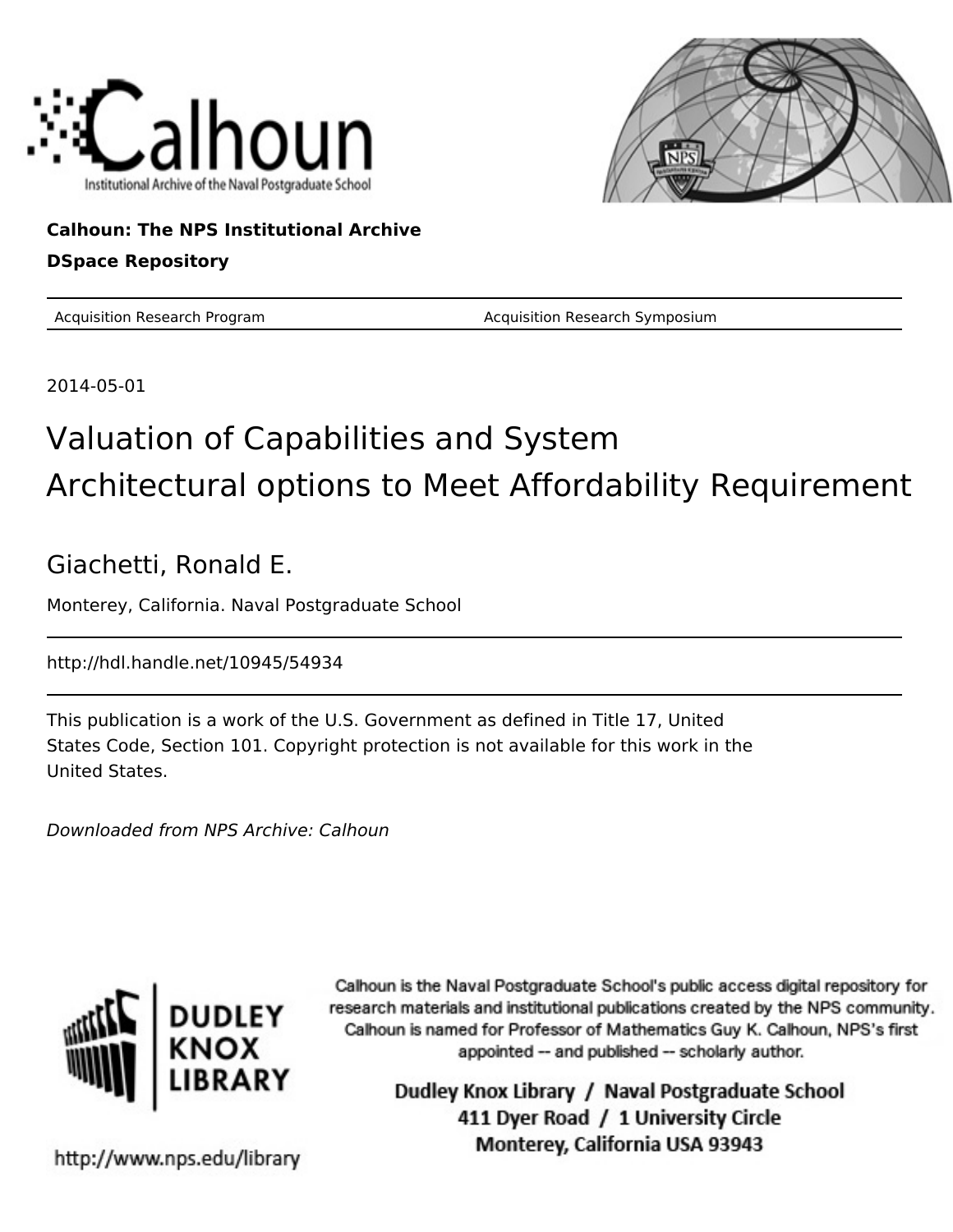#### **Valuation of Capabilities and System Architectural options to Meet Affordability Requirement**

#### Ronald E. Giachetti, Ph.D.

ProfessorSystems Engineering Naval Postgraduate School Monterey, CA regiache@nps.edu

1

May 27, 2014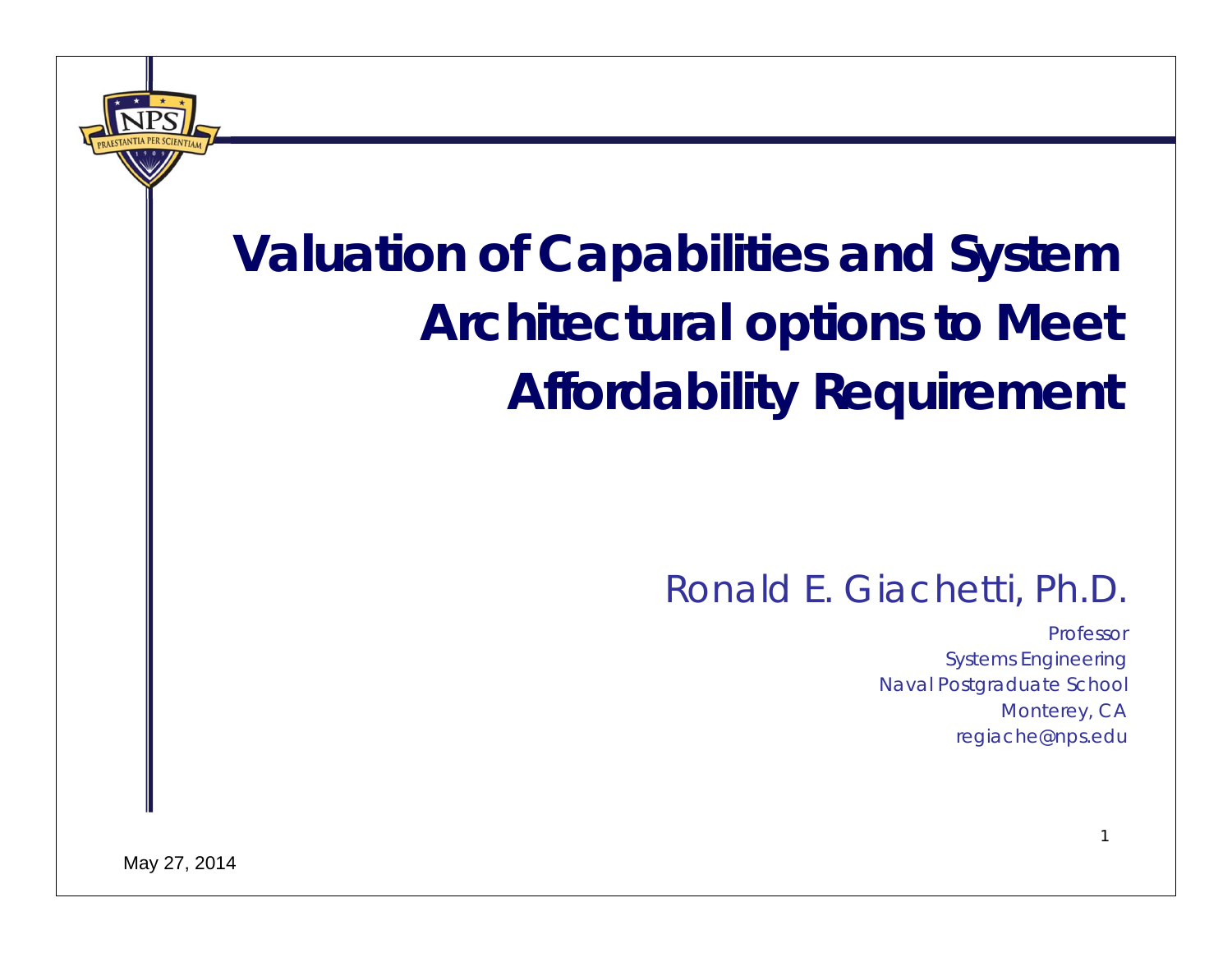## **Motivation**



- $\mathcal{L}$  DoD projects meet conditions that make the Real Options approach attractive for the valuation of flexibility in system architectures:
	- High uncertainty due to long anticipated operational life with technological change and a dynamic, changing operational environment
	- Flexible, modular, open architectures are a means to mitigate against the risk inherent in the uncertainty



Real Options values the flexibility built into a system architecture

Can help justify investment in flexibility up front and support analysis of alternatives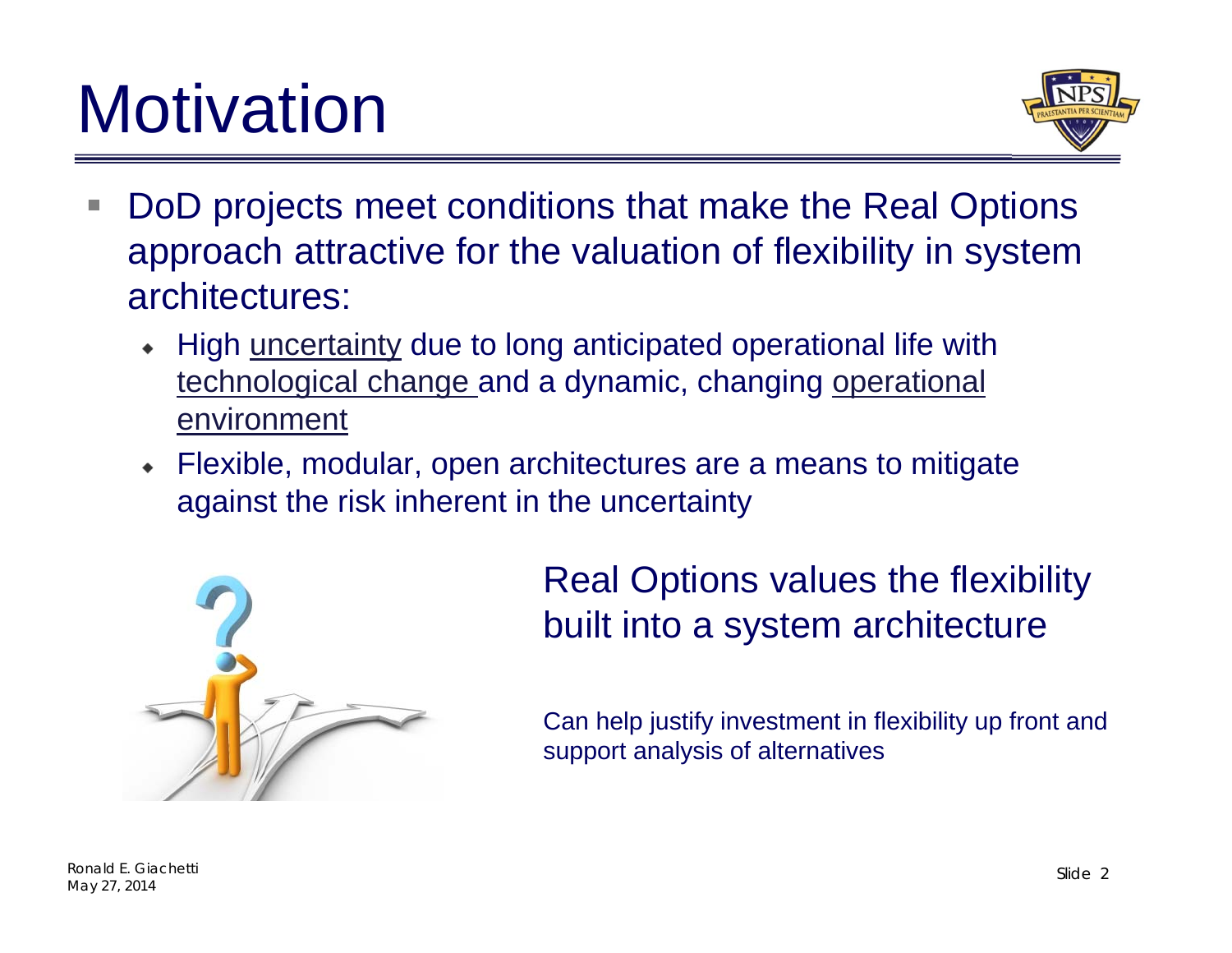## Real Options



Traditional cost analysis:

- Estimate cashflows
- Discount to obtain NPV
- Make a invest/not invest decision
- $\bullet$  **Real Options** estimate a dollar value on the ability to make choices – decision flexibility has value!

**Black-Scholes Equation**

$$
C = S \times N(d_1) - Ee^{-rt} N(d_2)
$$

$$
d_1 = \frac{\left[n\left(\frac{S}{E}\right) + \left(r + \frac{1}{2}\sigma^2\right)t\right]}{\sqrt{\sigma^2 t}} \quad d_2 = d_1 - \sqrt{\sigma^2 t}
$$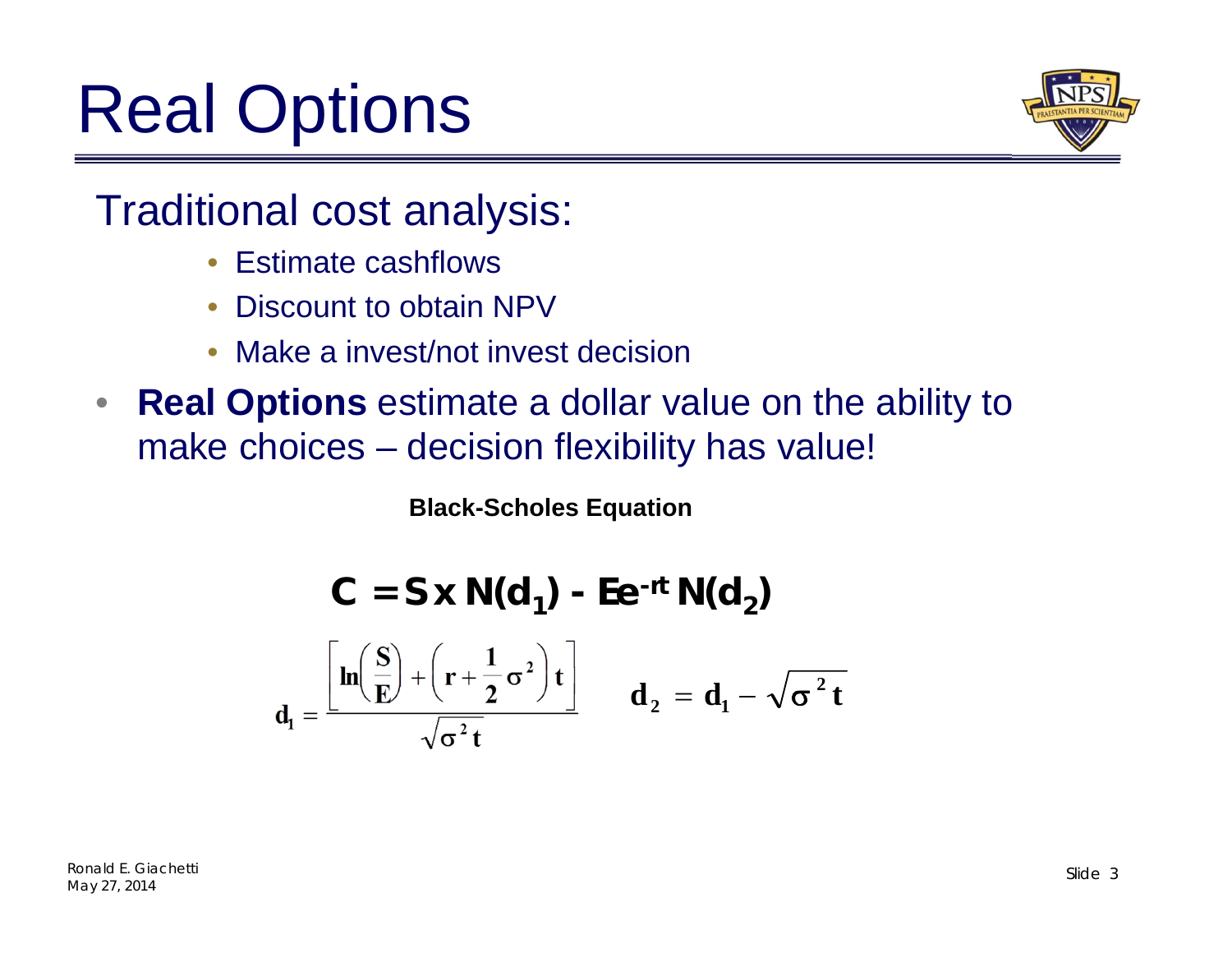# Real Options for Capabilities



DoD acquires systems to deliver capabilities to the warfighter

Real Options values the flexibility based on a costbenefit analysis assuming all benefits can be put in dollar terms



Capabilities are not measured in dollars \$\$\$\$\$

■ The Real Options framework needs to be adapted to the way DoD values and acquires systems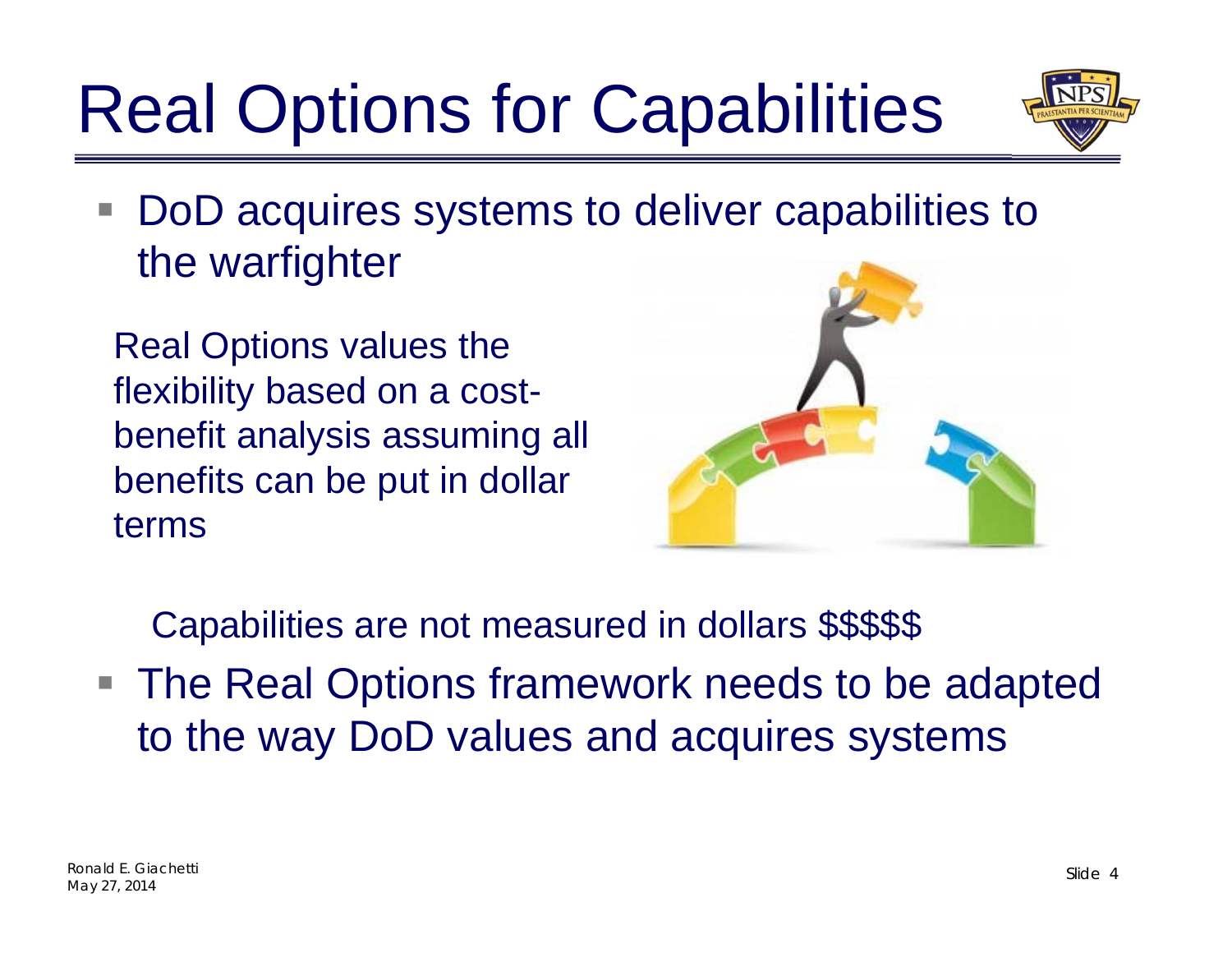#### Value of Weapon Systems



- Value is in capabilities delivered by system
- F. Options are for additional future capabilities





<sup>(</sup>b) Combined Pareto front v1 (Pareto points denoted by  $+)$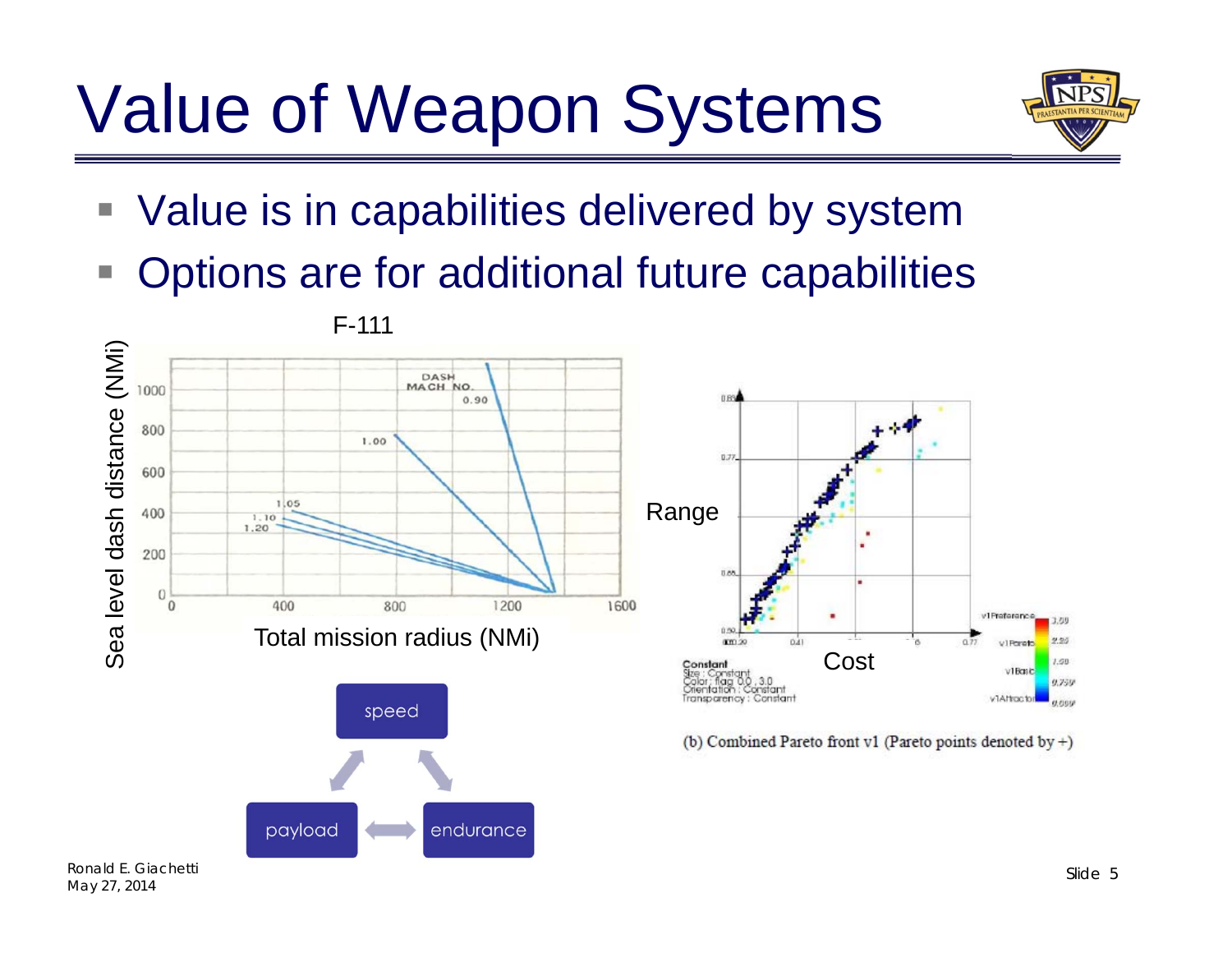#### **Architecture**

The system architecture must be designed to accommodate options



Reserved space and plan for future accommodation







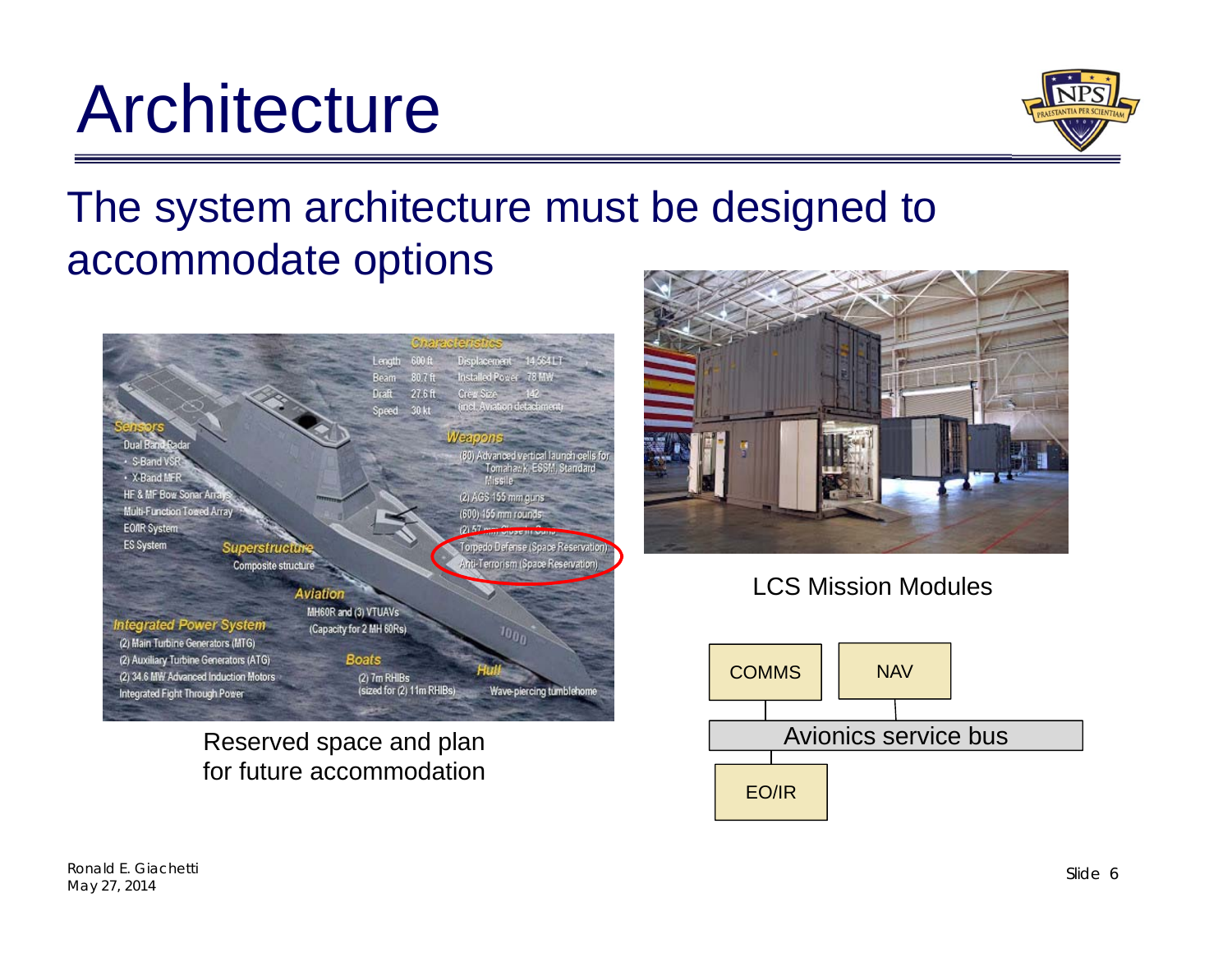# Architectural Options



The architectural options approach involves the following steps:

1. identify sources of uncertainty,

2. define measures for the capabilities,

3. model uncertainty using scenarios,

4. partition the system architecture into modules,

5. define architectural options in the architecture,

6. value options,

7. present the valuation to the decision-maker.

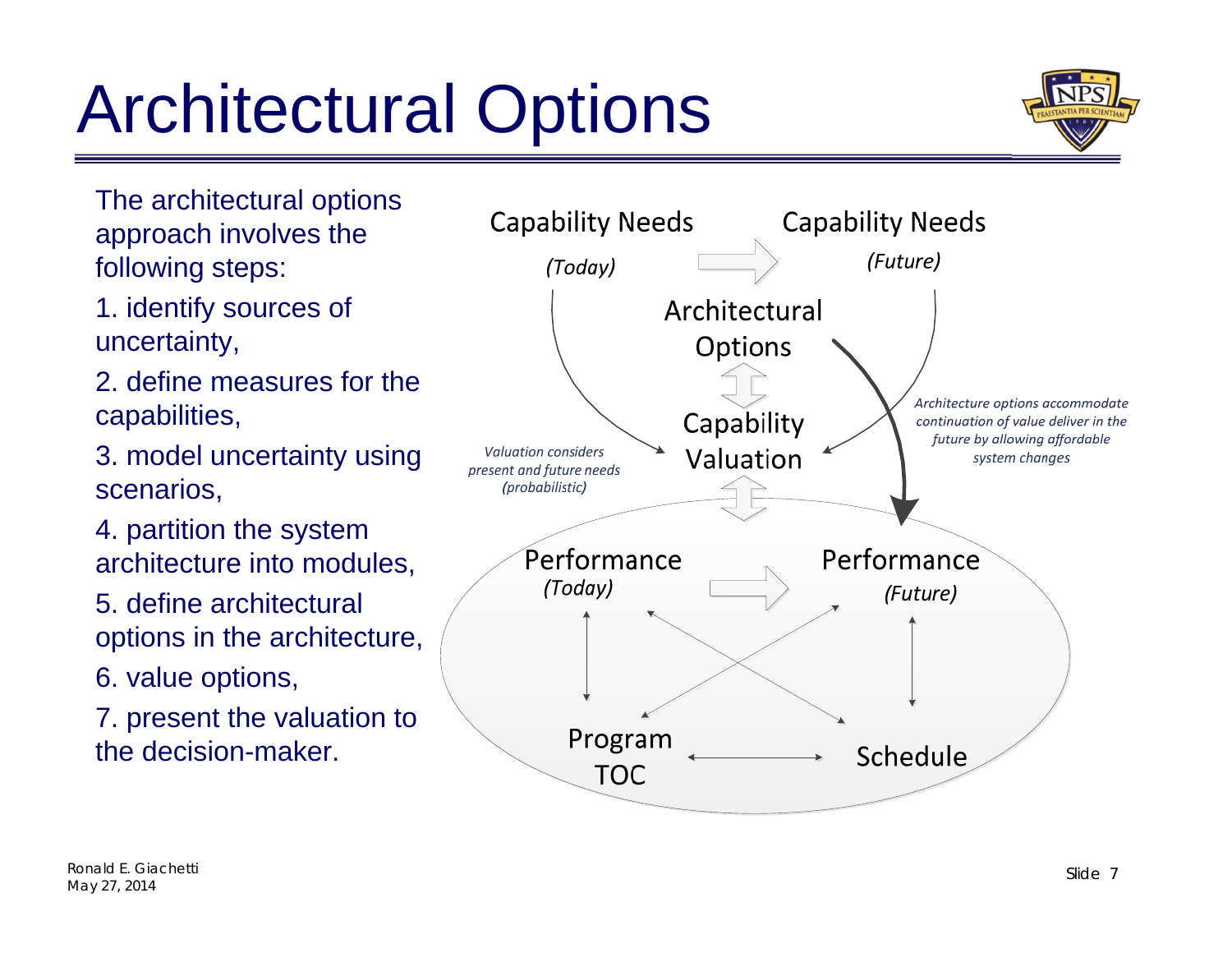## Operational Uncertainty



#### Unknown operational needs during a long lifespan



B1-B designed for nuclear mission, converted to conventional bombing mission Gerald R. Ford (CVN 78) anticipated operational life of 50 years

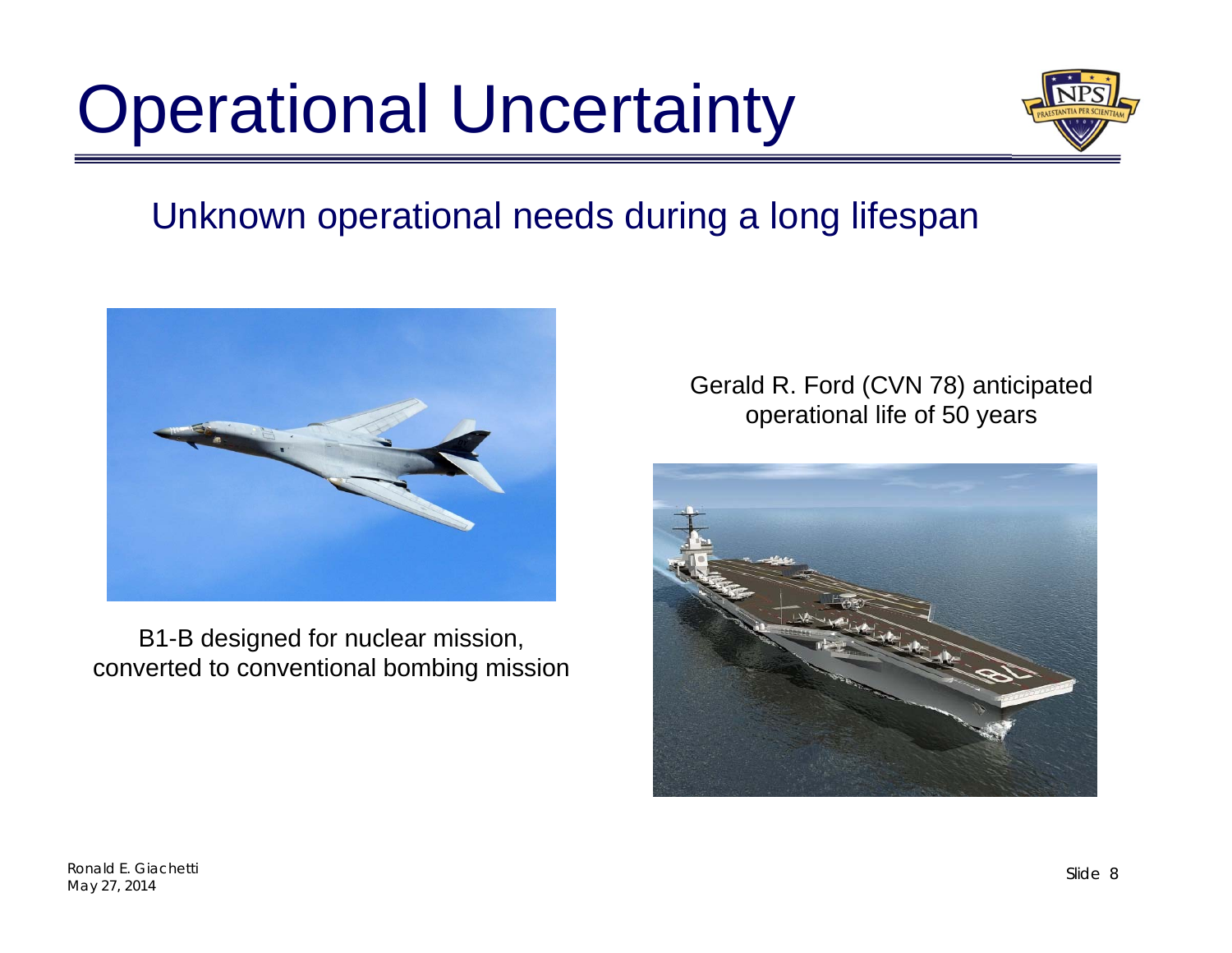### Technological Uncertainty



#### **Technological Evolution**



Sailors in submarine (source: undersea warfare )



Ronald E. Giachetti May 27, 2014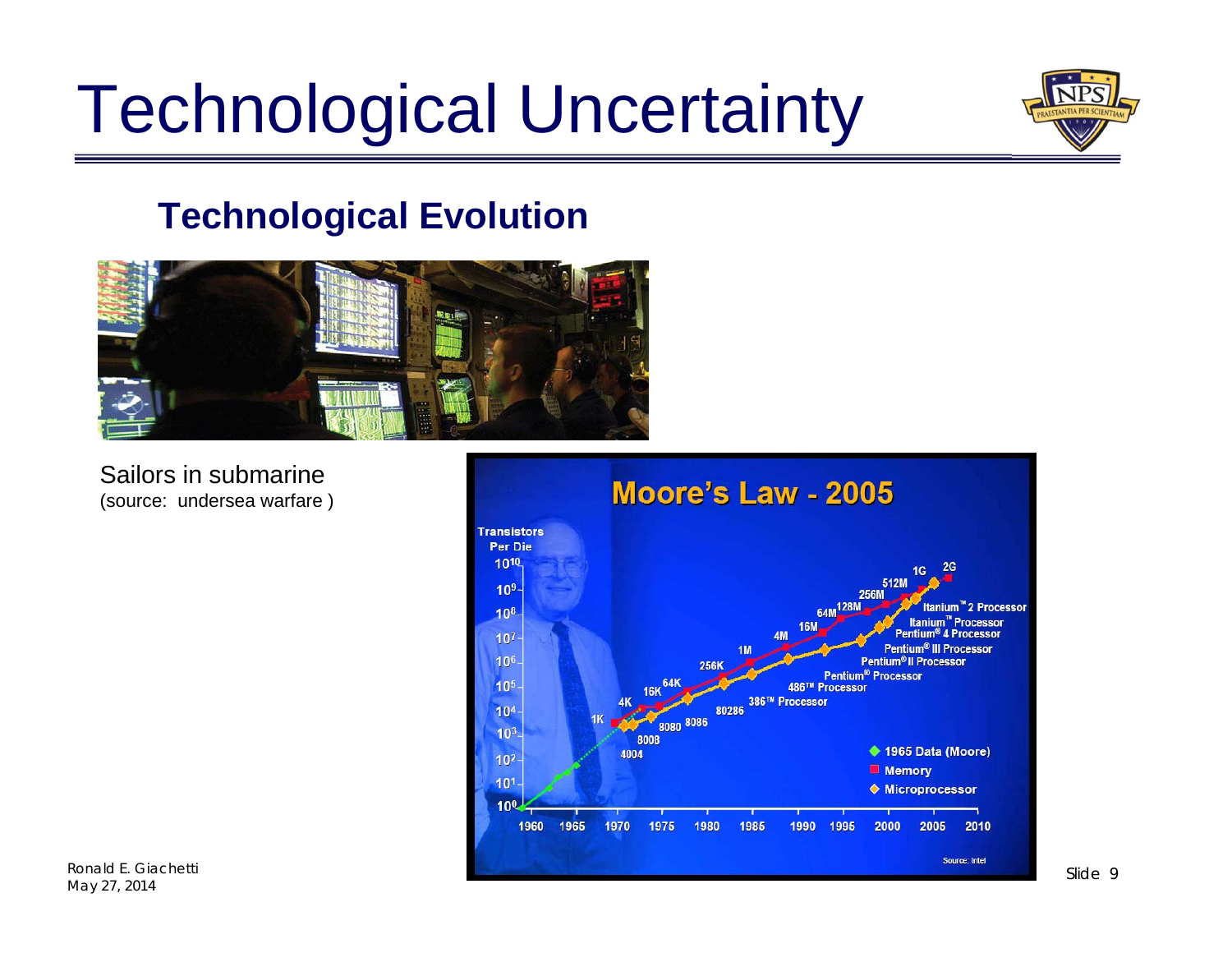## Architecture Options





Ronald E. Giachetti May 27, 2014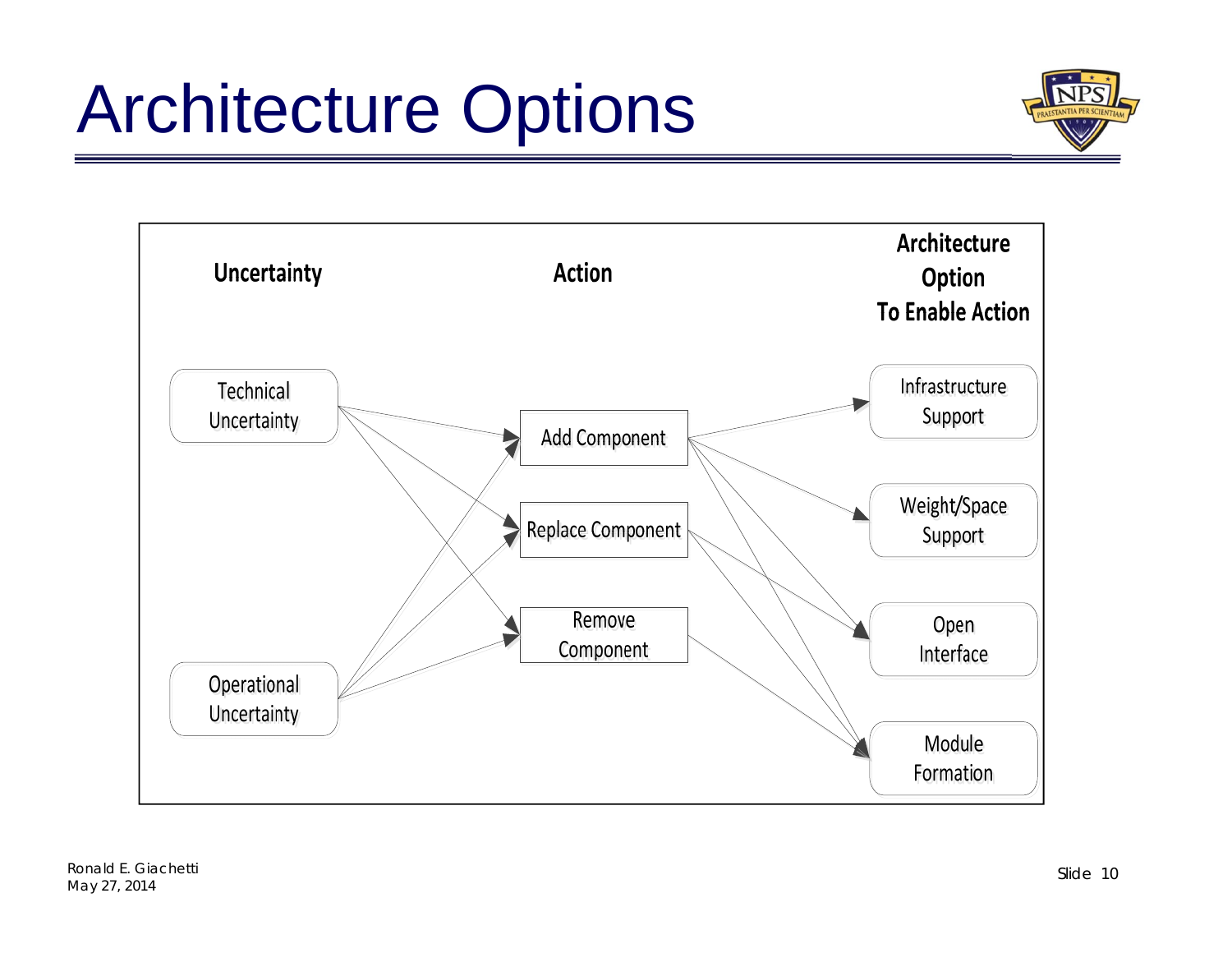### Modularization



**Modularization** Open interfaces infrastructure



Source: Jack Abbot, AOC Inc. in presentation to NPS on April 27, 2006

Architecture Heuristic: Minimize coupling between subsystems Maximize cohesion within subsystem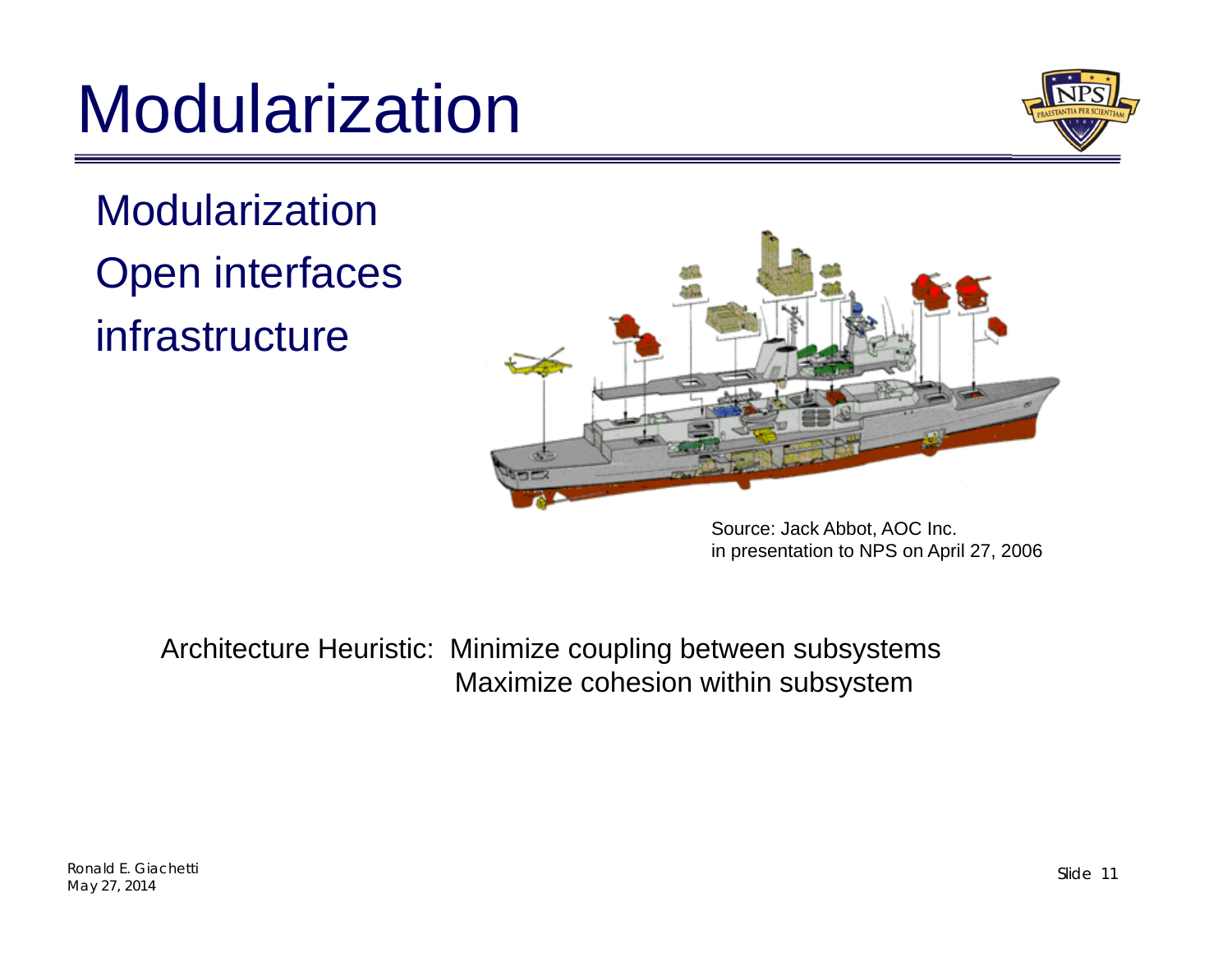

| <b>Spatial</b>  | Associations of physical space and alignment, needs for<br>adjacency or orientation between two elements |
|-----------------|----------------------------------------------------------------------------------------------------------|
| Energy          | Needs for energy transfer/exchange between two elements (e.g.,<br>power supply)                          |
| Information     | Needs for data or signal exchange between two elements                                                   |
| <b>Material</b> | Needs for material exchange between two elements                                                         |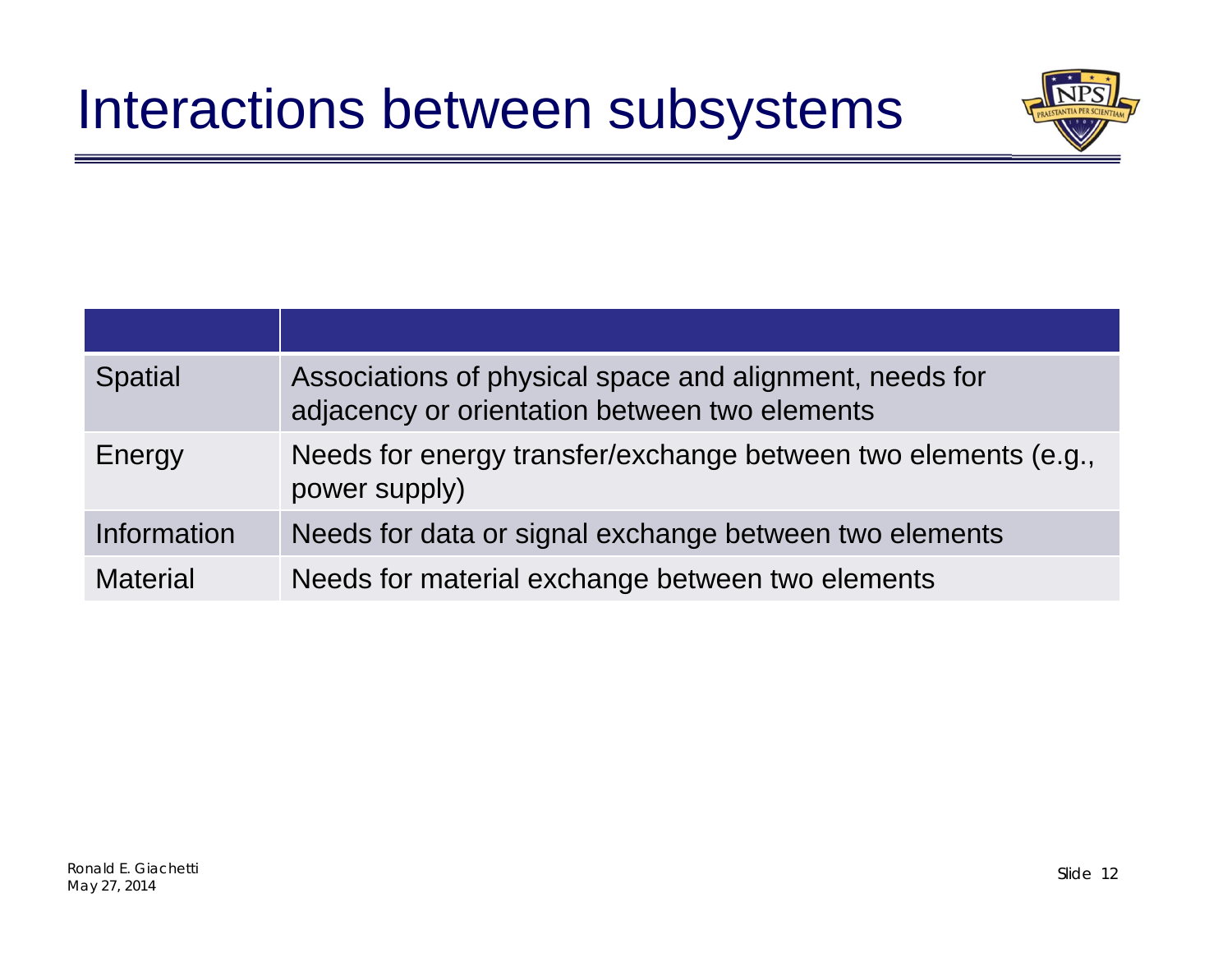#### Modularization Algorithm



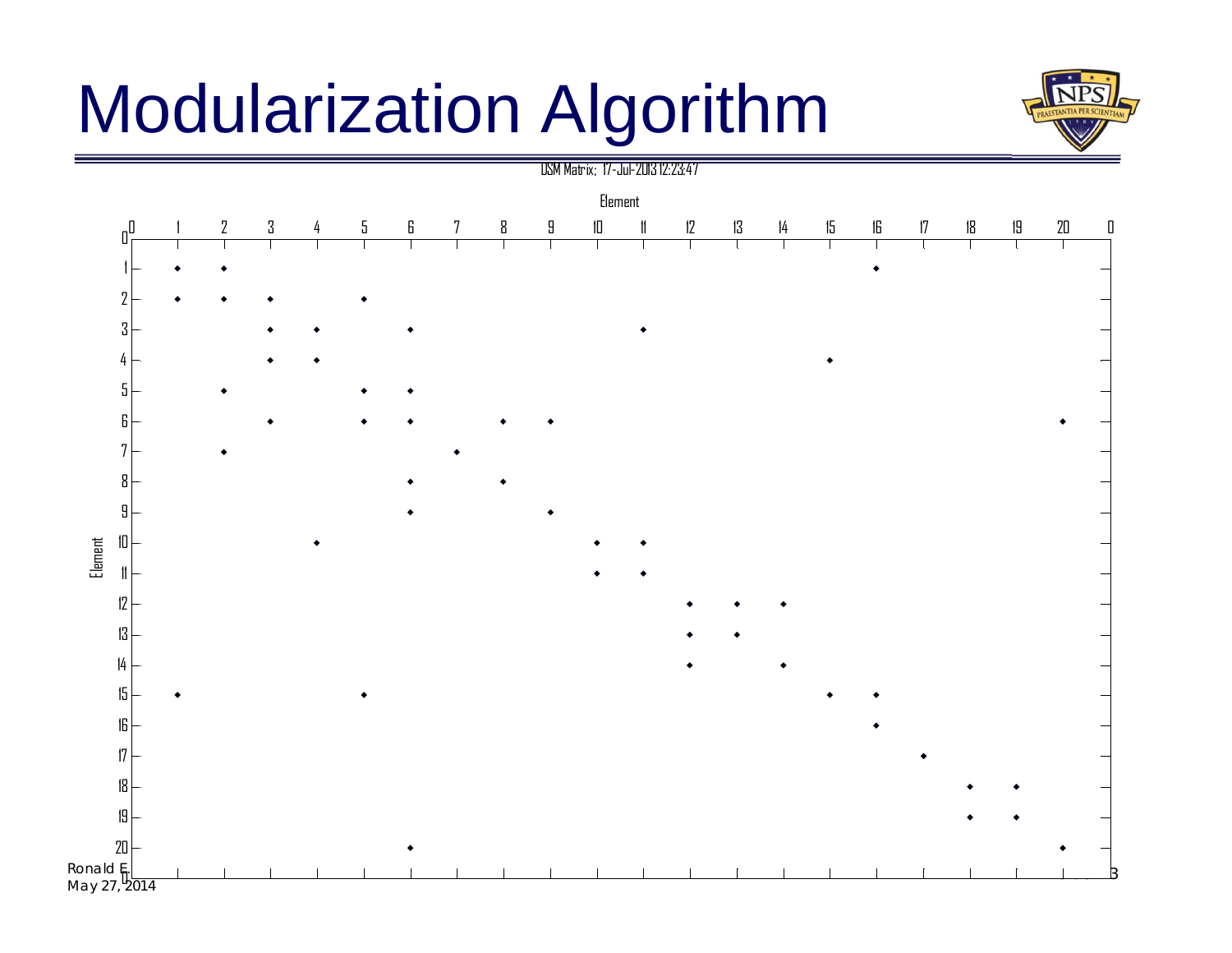### Modularization





New DSM Matrix; 17-Jul-2013 12:23:47; Total Cost: 4640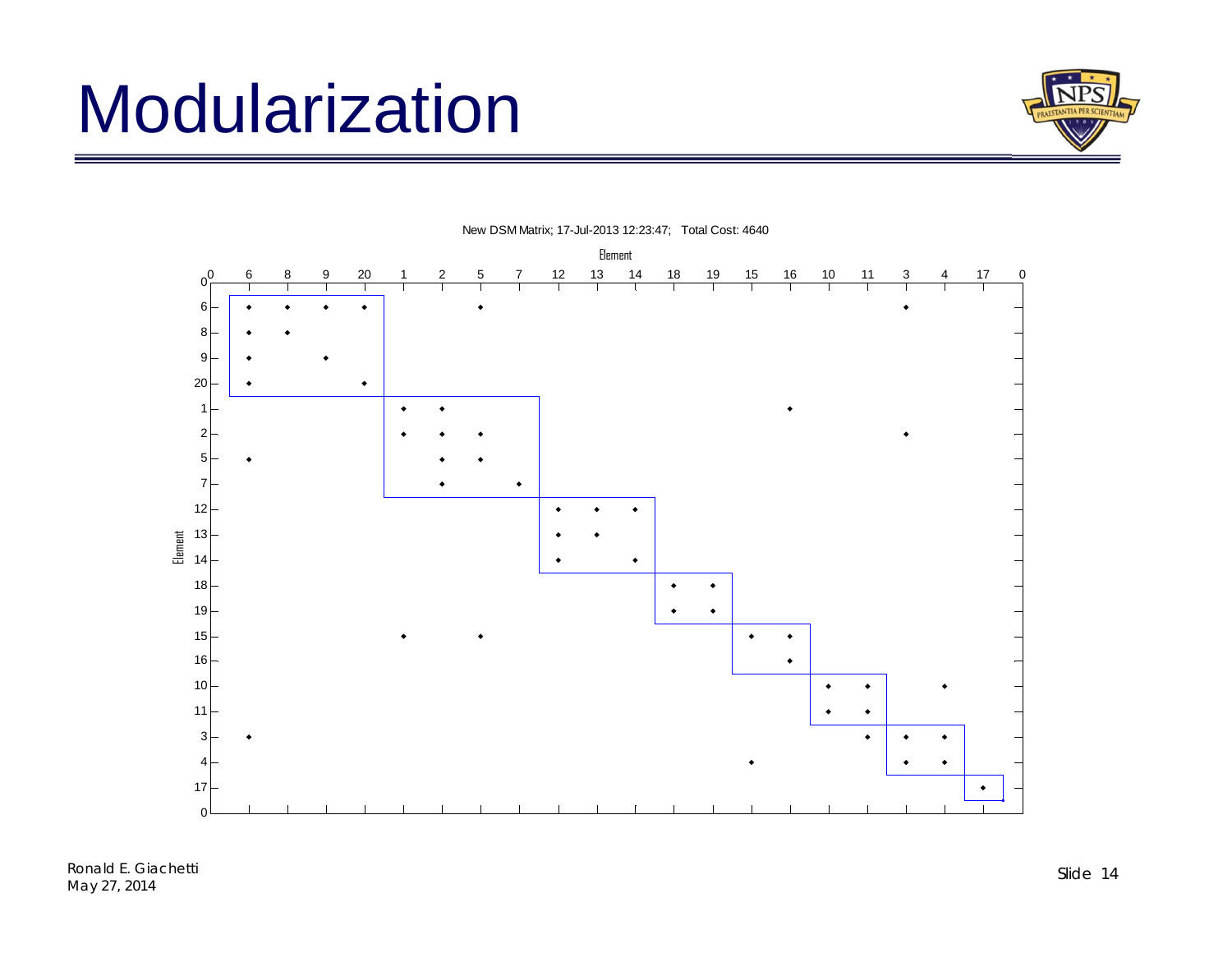# Example



#### Desert Patrol Vehicle



#### Architecture Options:

- •Engine
- •Weapon
- •Fuel
- •Passengers
- •Mission modules

Cost to design:

Engine compartment and mounts to enable option for changing engine

Increase/decrease fuel capacity

Mounts/space/interface for various weapon types

Capacity to accept future mission modules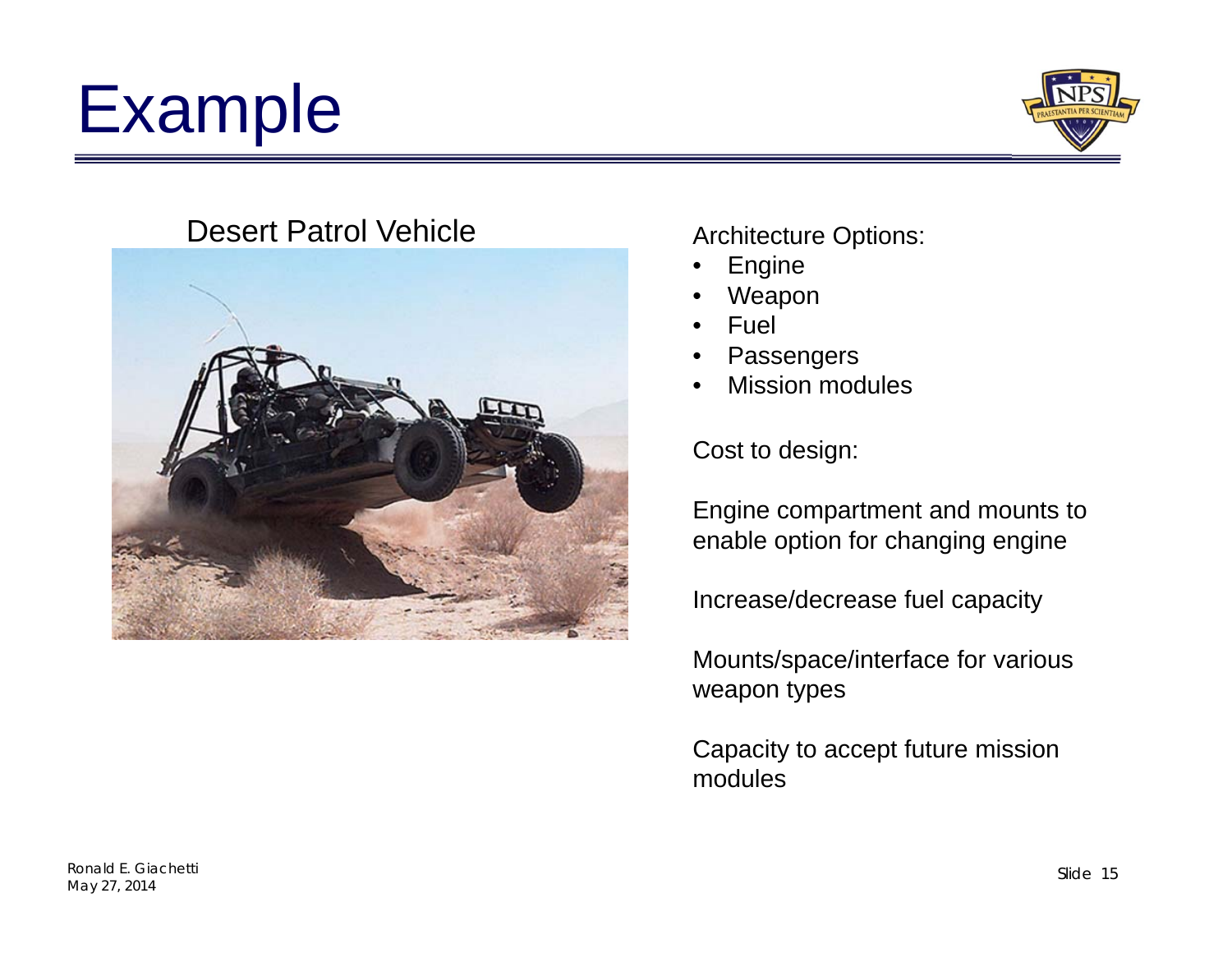# Option Cost and Value